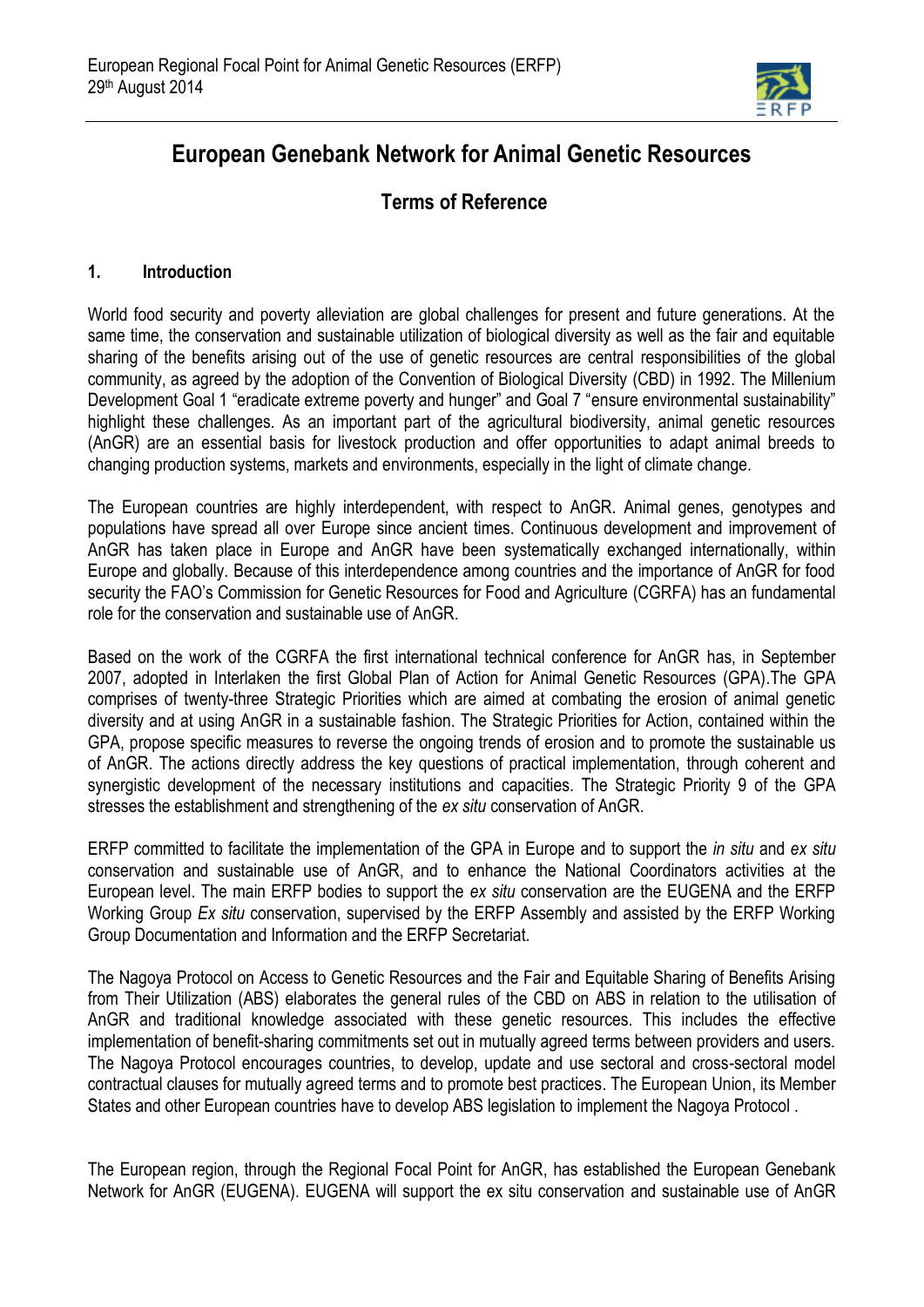

and facilitate the implementation of the FAO's GPA and the Nagoya Protocol for ABS in Europe. EUGENA is working based on the Terms of Reference as follows. Countries participating in EUGENA sign a Memorandum of Understanding.

Any genetic material in the Member Genebanks remains under full sovereignty and responsibility of the Member Country and its Member Genebank(s).

#### **2. Definitions**

Genebank:

A genebank for AnGR is a repository for *ex situ* conservation and sustainable use of AnGR held by a host institution authorized and/or recognized by a national authority to fulfill these tasks. A genebank may be constituted by one or more repositories (in vitro or in vivo) collaborating as a network.

#### Member Country:

An ERFP member country that has one or more genebanks and has signed the MoU for EUGENA.

#### Member Genebank:

A genebank within a Member Country, which participates in the EUGENA.

Genetic Material:

Reproductive or any genetic material from breeds for long-term storage, which can be used for reproduction or research and development, particularly semen, oocytes, embryos, somatic cells and DNA.

#### Host institution:

The host institution is the institution(s) authorized and/or recognized by a national authority for executing the genebank functions.

#### Legal basis:

The legal basis describes the legal framework or the official decision for the establishment and/or recognition of the genebank.

#### Ownership of the material:

Ownership of the material describes the owner(s) of the genetic material which is stored or maintained in the genebank.

#### Governance body:

Governance body is the legal person, institution, group of institutions or such body as entitled and stated by the legal basis to decide on the operations of the genebank.

#### Starting date of the collection:

The starting date of the collection is the year, when the first genetic material in the genebank was collected and stored.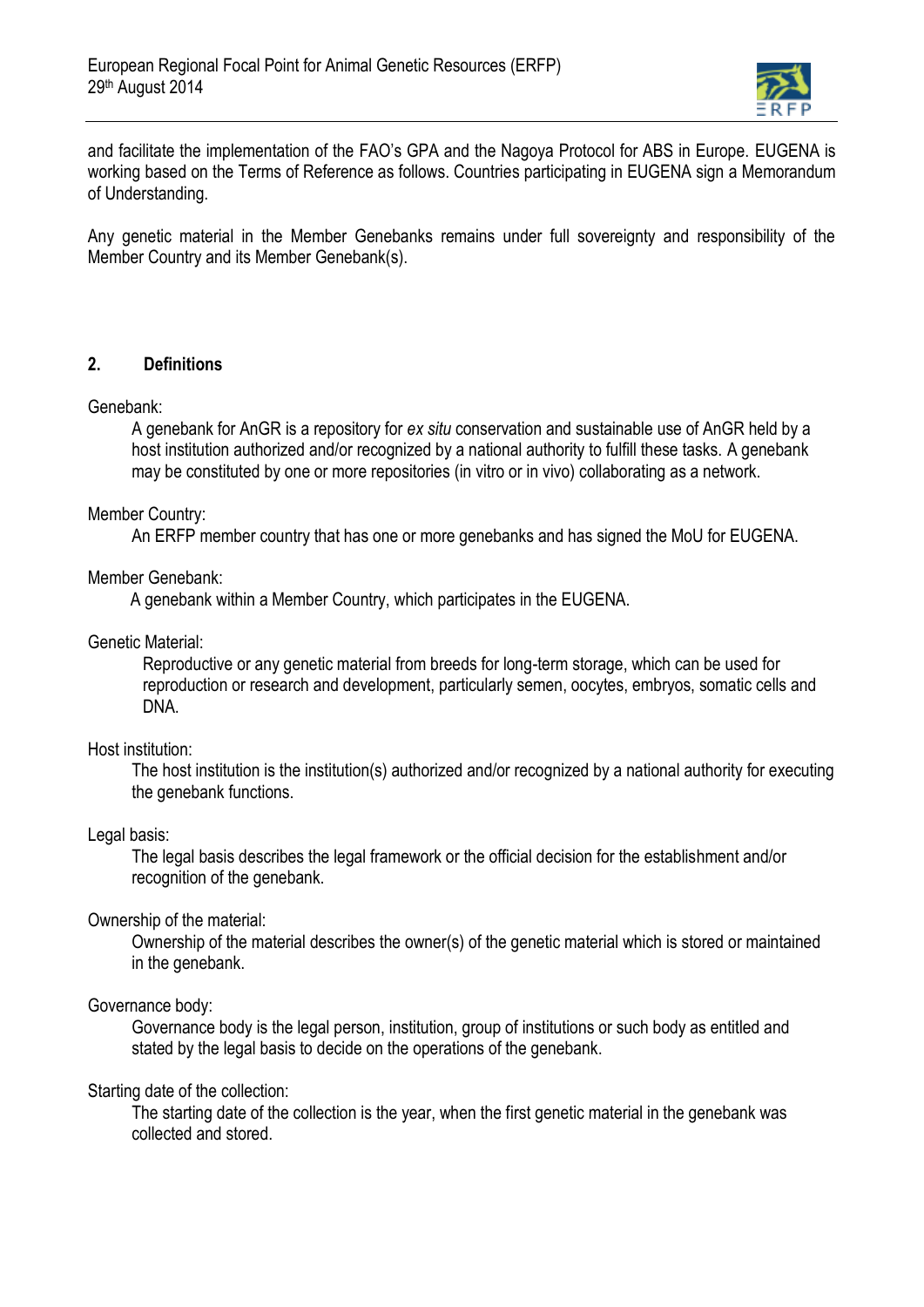

## Starting date of the genebank:

The starting date of the genebank is the date of the official decision for the establishment and/or recognition of the genebank.

## Collection categories:

Core collection, Historic collection, Working collection, Evaluation collection as defined in the FAO guidelines (www.**fao**[.org/docrep/016/i3017e/i3017e00.pdf](http://www.fao.org/docrep/016/i3017e/i3017e00.pdf)*) .*

### Acquisition conditions:

Acquisition conditions are the conditions, which have to be fulfilled to acquire genetic material, possibly outlined in a specific document (e.g. material acquisition agreement (MAA)) in order to include it into the genebank.

#### Access conditions:

Access conditions are the conditions, which have to be fulfilled to get access to the genetic material held in the genebank, possibly outlined in a specific document (e.g. material transfer agreement (MTA)).

## **3. Objectives of the EUGENA**

The objectives of the EUGENA are:

- to support genebanks in European countries to fulfil their individual roles and objectives;
- to improve monitoring and assessment of AnGR kept in *ex situ* collections in European countries by sharing information on genebank collections;
- to improve genebank operations and procedures in European countries by sharing information;
- to use synergies for *ex situ* conservation and sustainable use of AnGR by joint activities of genebanks in European countries;
- to increase the efficiency of *ex situ* conservation and sustainable use of the genetic diversity of transboundary breeds;
- to promote harmonization of acquisition and access terms for *ex situ* conservation and sustainable use throughout the genebanks in European countries;
- to facilitate a quality improvement of the genebanks in European countries;
- to create an element of the European research infrastructure for conservation and sustainable use of AnGR;
- to facilitate a regional European approach for international cooperation and exchange of AnGR in the context of the implementation of the Nagoya Protocol for Access and Benefit Sharing.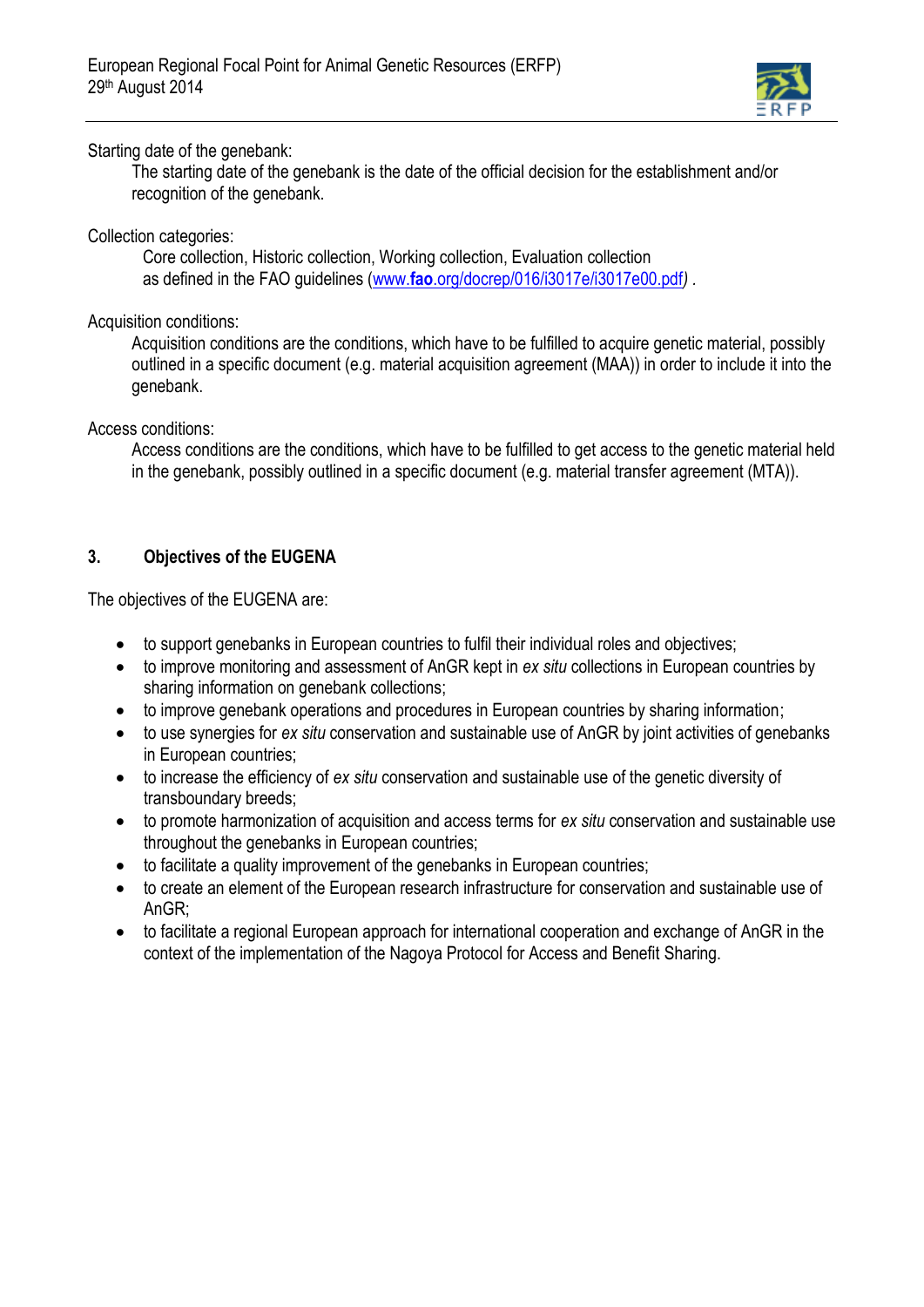

#### **4. Participation in EUGENA**

Participation in EUGENA is agreed in a two-step process.

- step 1 (international): ERFP Member Country and the ERFP Secretariat sign the EUGENA Memorandum of Understanding (see Annex 1).
- step 2 (national): The Member Country representative and the representative(s) of the genebank(s) agree on/ sign the EUGENA Letter of Agreement (see Annex 2) for the participation in the EUGENA.

Member Country representative informs the ERFP Secretariat on genebanks that participate in EUGENA.

## **5. Organizational structure and governance of the EUGENA**

The EUGENA is a network of Member Genebanks in European countries to support the *ex situ* conservation and sustainable use of AnGR in Europe under these Terms of Reference. It operates under the umbrella of the ERFP. EUGENA itself does not constitute a legal entity but operates by its member genebanks collectively. The member genebanks operate in accordance with their respective national rules. The EUGENA activities are coordinated by the Steering Board.

The Steering Board consists of a genebank representative per Member Country (one person per country). The Steering Board is supervised by the ERFP Assembly and assisted by the ERFP Working Group on *Ex situ* conservation.

For the documentation of the genetic material, which is stored in the EUGENA, the ERFP Working Group on Documentation and Information supports the Steering Board. The ERFP Secretariat provides technical and administrational support to the EUGENA (see Diagram 1).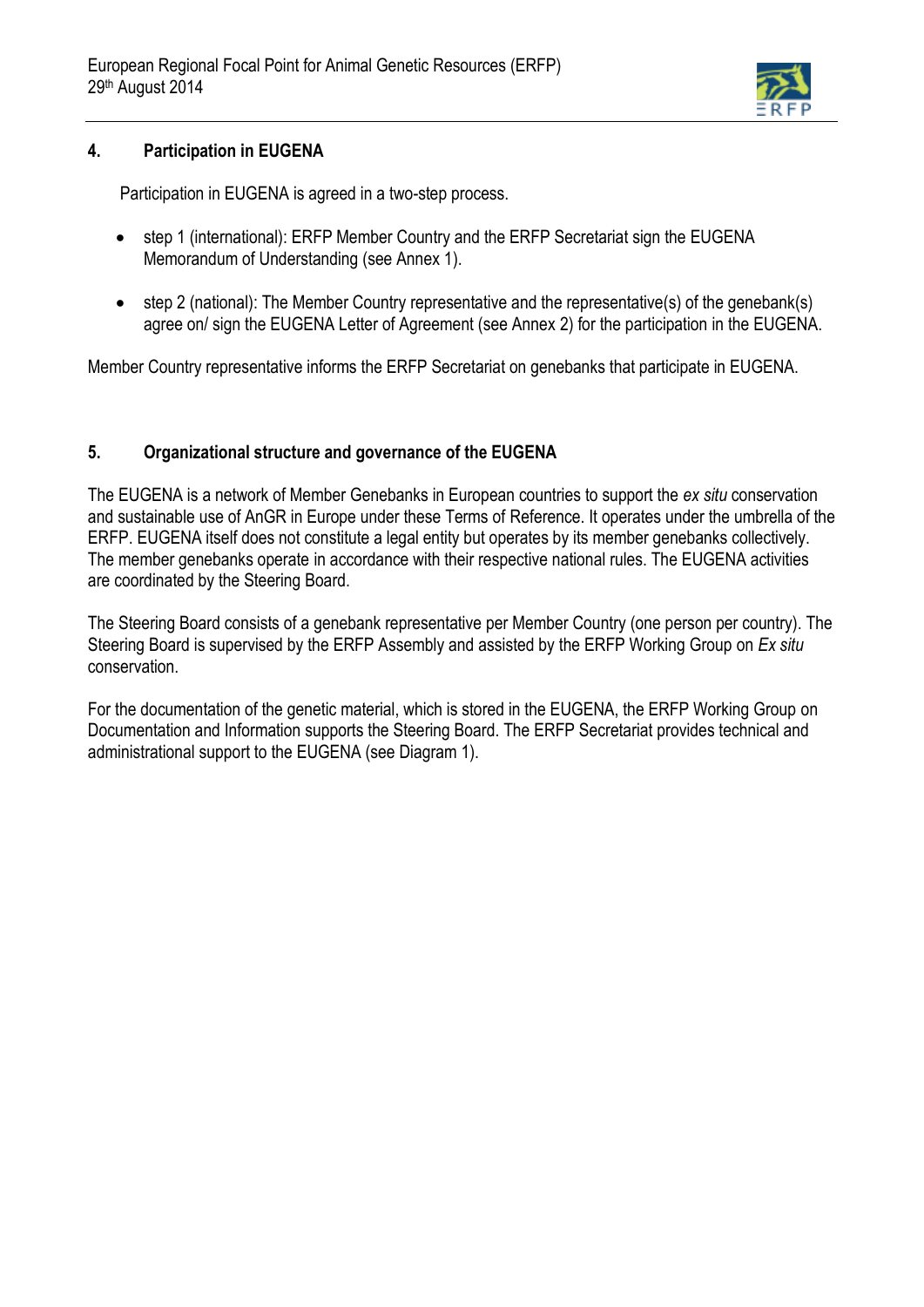

## **Diagram 1: The organizational structure of the EUGENA**



## **Role of the ERFP Assembly:**

The EUGENA Member Countries within the ERFP Assembly play a supervising role for EUGENA as follows:

- Approving the EUGENA workplan developed by the Steering Board
- Deciding on the use of ERFP funds for activities of EUGENA
- Receiving and approving annual progress reports on activities from the Steering Board
- General supervision of the European Genebank Network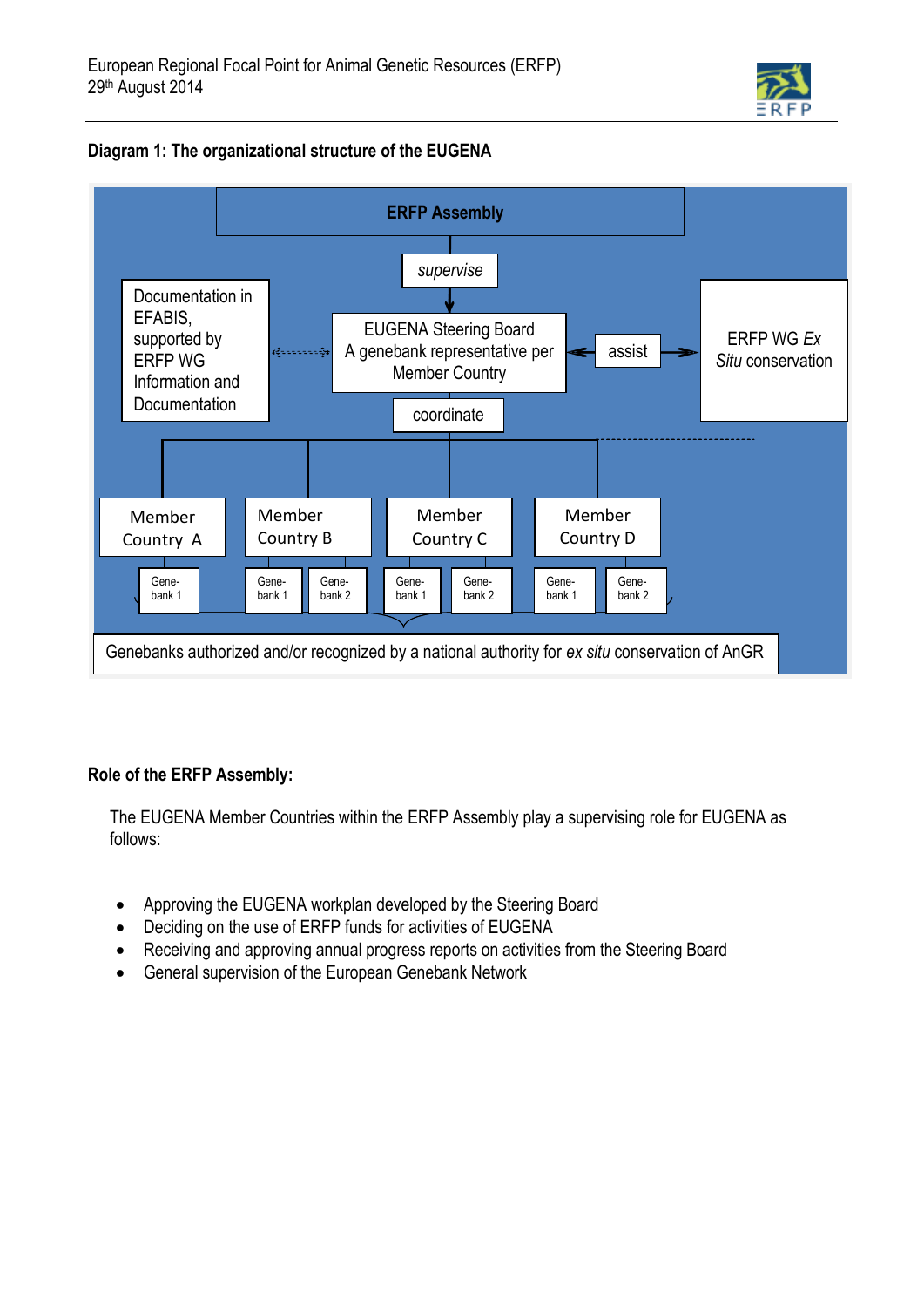

## **Role of the Steering Board:**

The operational body of the EUGENA is the Steering Board, which consists of a genebank representative per Member Country (one person per country).

The Steering Board will:

- implement the objectives of the EUGENA
- develop a workplan to be approved by the ERFP Assembly
- implement and monitor the workplan,
- seek advice from the Working Group *Ex situ* Conservation
- seek advice from the Working Group Information and Documentation
- report annually to the ERFP Assembly

#### **Role of the ERFP Secretariat:**

The ERFP Secretariat will, in relation to EUGENA:

- act as contractual partner on behalf of the ERFP for the MoU between the member country and ERFP
- provide technical and administrational support for the European Genebank Network

#### **Role of the ERFP WG on Ex situ Conservation**:

The ERFP Working Group on Ex situ conservation will, in relation to EUGENA:

- work on topics proposed by the Steering Board and/ or the Assembly
- propose topics to the Steering Board and/ or the Assembly
- promote participation of genebanks in the network
- maintain a communication network with respect to the *ex situ* conservation and sustainable use of AnGR

## **Role of the ERFP WG on Information and Documentation:**

The ERFP Working Group on Documentation and Information will, in relation to EUGENA:

- support the documentation of the genetic material of the genebanks in EFABIS
- support exchange of information on material/donor animals in genebanks